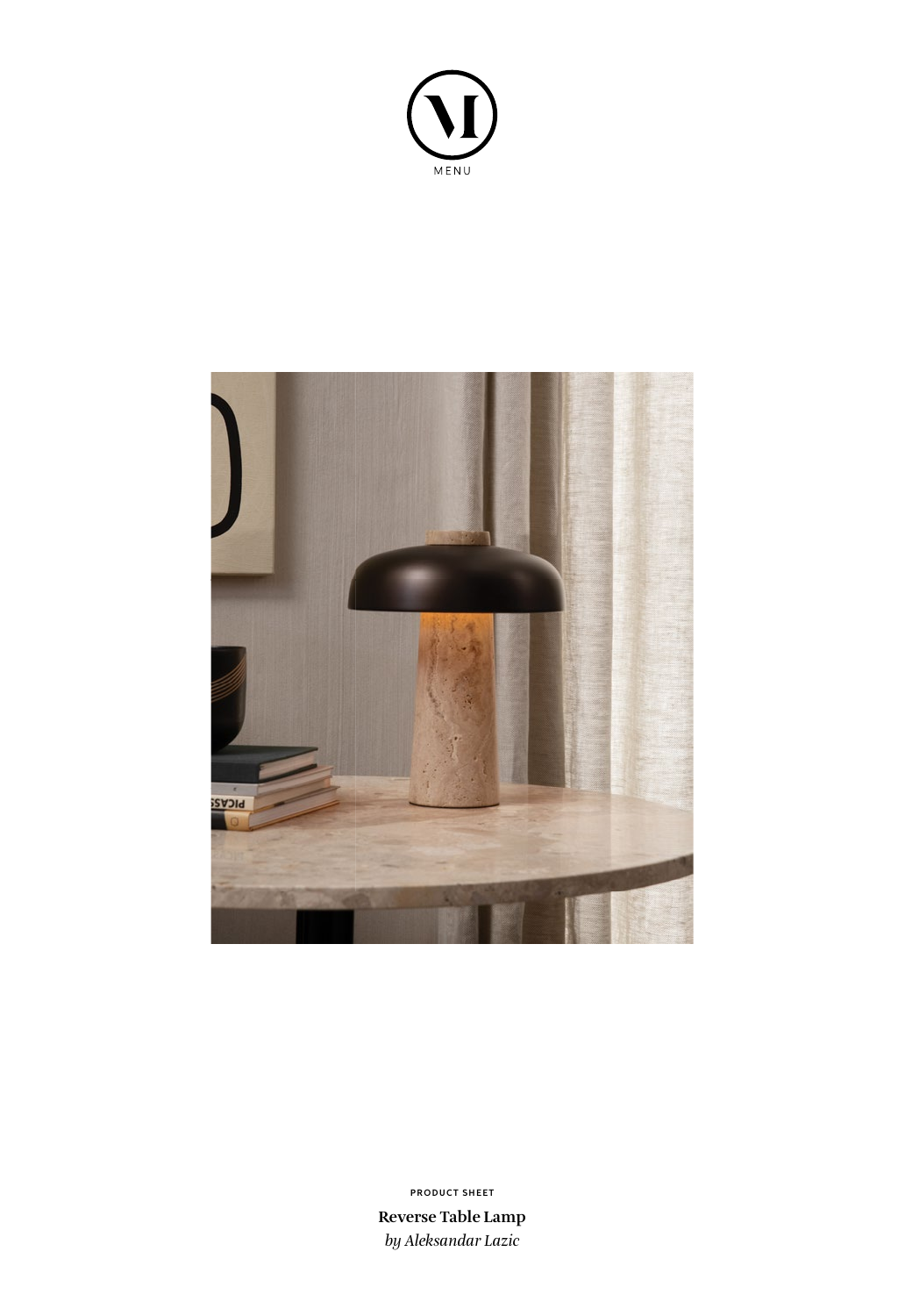**MENU — PRODUCT SHEET 2 MENU — PRODUCT SHEET 3**

### **PRODUCT OPTIONS**



# **Reverse Table Lamp**<br>BY ALEKSANDAR LAZIC<br>BY ALEKSANDAR LAZIC

Table lamp with conical travertine base and bronzed anodised aluminium shade. A dimmer switch fitted on top of the lamp controls the dim to warm LED light.

Reverse Table Lamp, by Aleksandar Lazic



**BY ALEKSANDAR LAZIC BY ALEKSANDAR LAZIC**

Reverse Table Lamp, Bronzed Brass

**TECHNICAL SPECIFICATIONS** 

**PRODUCT TYPE** Table lamp

**ENVIRONMENT** Indoor

> **LIGHT SOURCE & ENERGY EFFICIENCY CLASS** Watt 6 W, built-in LED, dimmable, A

**LIGHT SPECIFICATION** 

**DIMENSIONS** H: 30 cm / 11,8" Ø: 24 / 10 cm / 9,4"/ 3,9" **CORD MATERIAL AND COLOUR** Flexible PVC cable, black, black plug.

**PRODUCTION PROCESS** Spun aluminium shade with anodized colour, milled aluminium knob, and hand-cut and raw polished travertine base.

**COLOURS** Beige and bronzed brass.

**M AT E R I A LS** Travertine, aluminium, PMMA, adaptor with CE, UL

**MATERIALS & MAINTENANCE** Please visit menuspace.com for materials and care and maintenance instructions.

and GB plug.

### **WEIGHT**

3,64 kg / 5,7 Ib

**VO LTAG E** 110 - 240 V, adaptor input 24 V

560 lm

2200 - 2940 K RA(CRI) > 85

**DIMMER** Yes, on top of shade.

**CANOPY** N / A

**CORD LENGTH** 200 cm / 78,7"

**C L AS S I F I CAT I O N** IP20

**C E RT I F I CAT I O N S** CE certified, tests can be obtained upon request.

**PACKAGING TYPE** Gift box

**PACKAGING MEASUREMENTS (H x W x D)** 36,5 cm x 31 cm x 32,5 cm / 14,4" x 12,2" x 12,8"